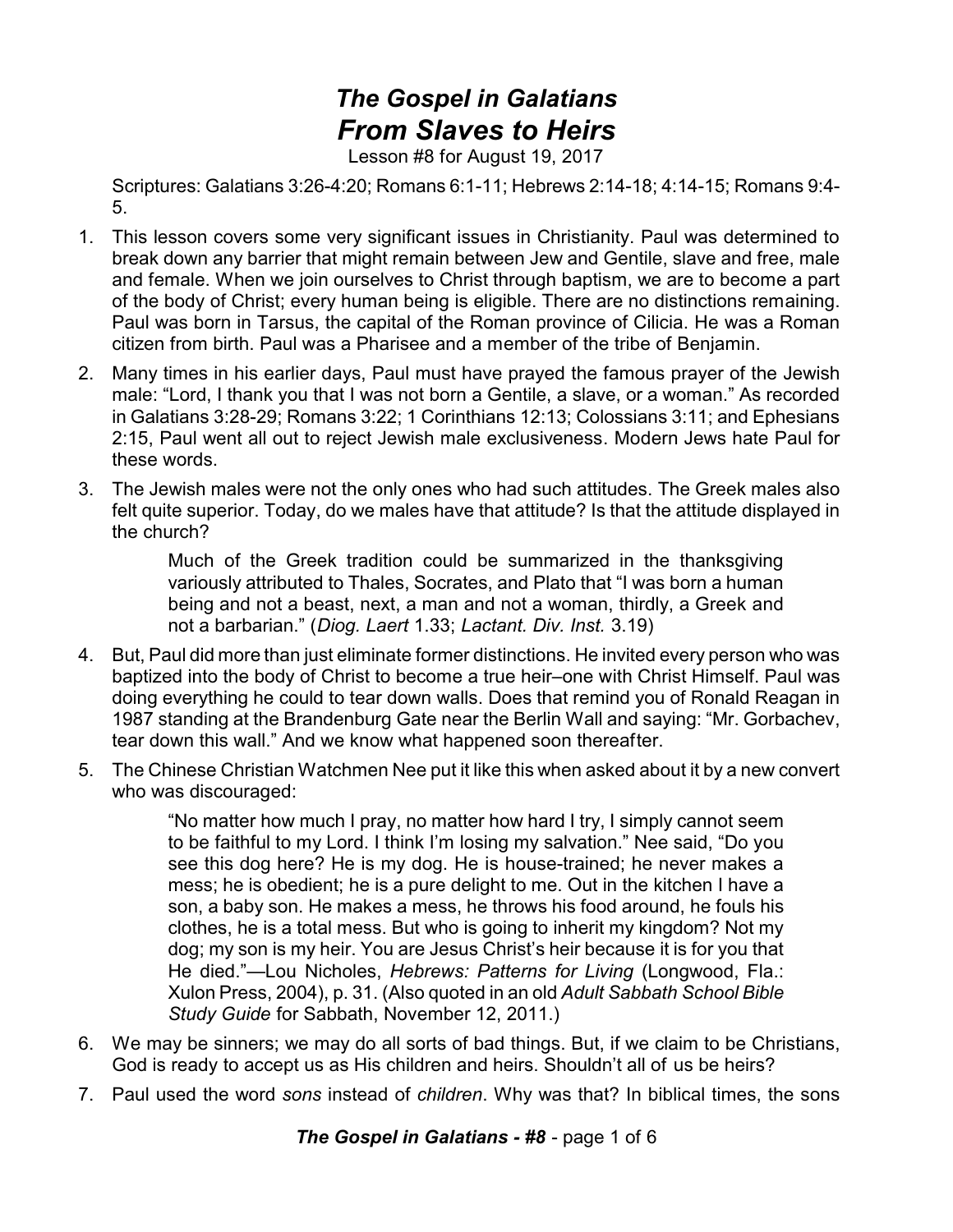were the ones who received the inheritance. Daughters were expected to marry and become a part of a different family. Furthermore, the children of Israel came to be known as the "sons of God." Paul wanted to be clear in stating that Gentile sinners could also be a part of that family–children of Abraham. (Galatians 3:29)

- 8. But, the physical act of baptism does not accomplish such a change. It is supposed to happen inside of us first. We must be born of the Spirit and clothed in Christ. (Romans 6:1- 3) This means that Christ becomes the Center of our lives. If we are going to receive that amazing inheritance, then Christianity–our new identity–must affect every part of our lives.
- 9. How does that actually work? By beholding, we become changed. How do we become like Christ? We look to Him and try to copy His life.

**It is a law both of the intellectual and the spiritual nature that by beholding we become changed. The mind gradually adapts itself to the subjects upon which it is allowed to dwell. It becomes assimilated to that which it is accustomed to love and reverence.** Man will never rise higher than his standard of purity or goodness or truth. If self is his loftiest ideal, he will never attain to anything more exalted. Rather, he will constantly sink lower and lower. The grace of God alone has power to exalt man. Left to himself, his course must inevitably be downward.—Ellen G. White, *The Great Controversy*\* 555.2 (1888); *The Great Controversy*\* 555.1; *Mind, Character, and Personality*,\* vol. 1, 331.1; *Mind, Character, and Personality*,\* vol. 2, 418.4. [Bold type is added.]

- 10. Do our friends and associates at work and even our casual acquaintances recognize Christ in us? (Matthew 5:16) What change takes place so that people see God instead of us? Could people actually see the difference in us?
- 11. What is implied by *being an heir with Christ*? Doesn't the whole universe belong to Him? Think of the incredible privileges that are included with that designation. Just as Jesus ascended to His Father, we–in association with Him–are invited into that intimate relationship. (John 17) At the third coming, God is going to move His headquarters to our planet! (Revelation 21) But, there are also huge responsibilities. In the Old Testament, the children of Israel lost their special relationship with God because they ignored the responsibilities while claiming all the privileges of that special relationship. Are we going to make that same mistake?
- 12. During the last evening that Jesus spent with His disciples on this earth, after washing their dirty feet and seeing Judas get up and leave, He said to the eleven: "I don't want you to be slaves any longer; I want you to be My friends." (See John 15:15.) Which would you rather be? A slave? A son or daughter? An heir? Or, a friend? Which do you think is truly closer to the Father? A slave? A son or daughter? An heir? Or, a friend? Not every son is close to his father. He may be the inheritor of the father's estate; but, they may not even be on speaking terms.
- 13. But, Paul went on to say that those who become a part of the body of Christ become so close to Him that they refer to Him as *Daddy* or *Papa*. (Romans 8:15; Galatians 4:6) Would we dare to address God in that way? What is unique about a child's relationship with his father? As Watchman Nee has suggested, the child may not be very responsible. But, does the child have to earn his father's love? Or, his mother's love? Children may still require a *paidagogos*–a guardian and guide, someone to discipline them and teach them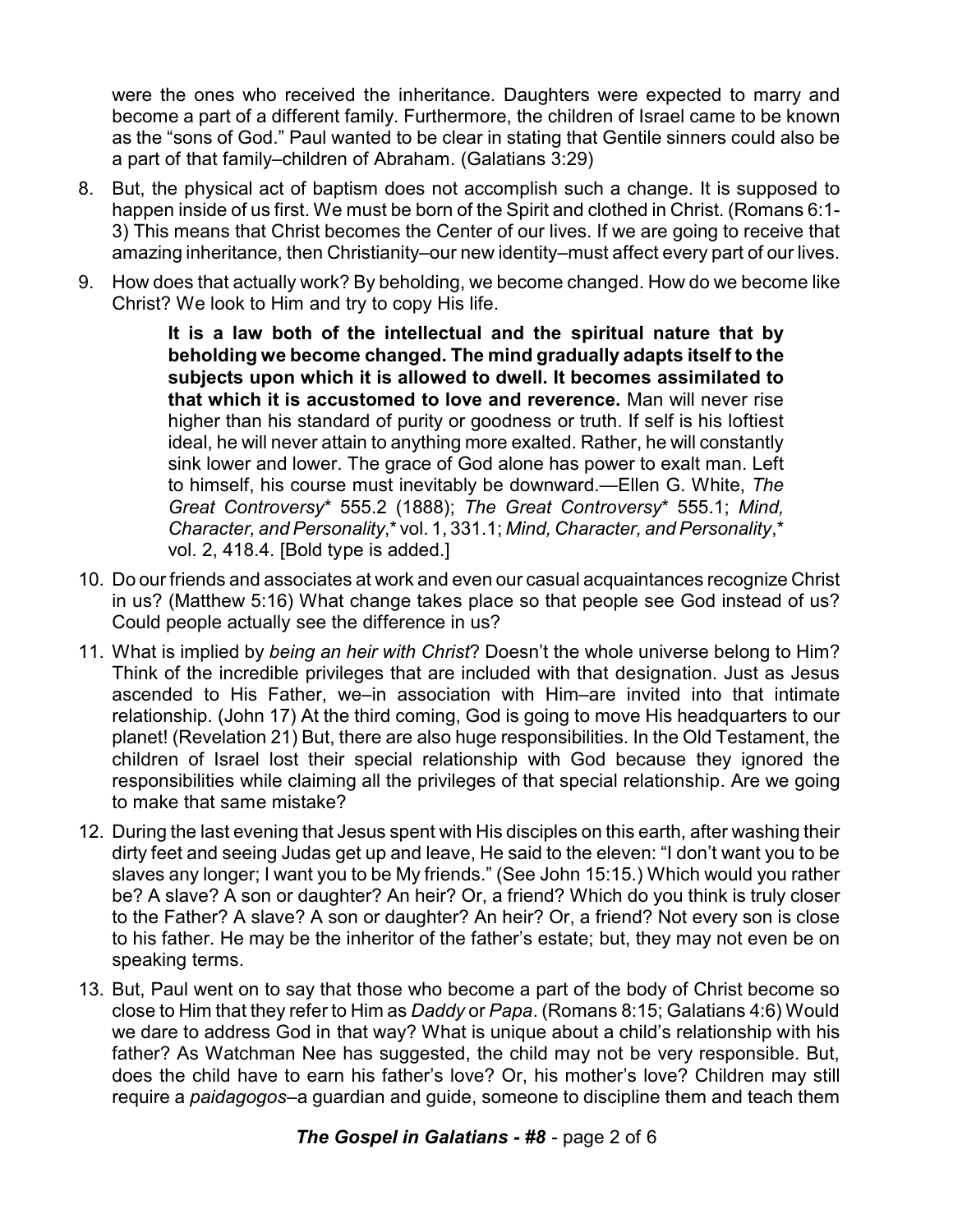the right way–but, they are still children of their parents.

- 14. Read Galatians 4:1-3. What is implied by *the elemental things of the world* or *the ruling spirits of the universe* in Galatians 4:3? In light of the way Paul used this expression in other places, (Colossians 2:15; Hebrews 5:12) it seems likely that he was talking about the "elementary steps in the Christian life." "Baby" Christians may feel like they are bound by rules and laws that did not affect them in the past. But, when they have accepted Christianity, they are working their way through the "alphabet" of the Christian life.
- 15. Are those elementary things somehow analogous to the "shadows of the good things to come" described in Hebrews 10:1-4?
- 16. Read Matthew 18:3. In what sense are Christians to be childlike? Many people point to this verse and suggest that *to be childlike* means to be willing to believe even things that are somehow unbelievable. Does this mean that true Christians are to be gullible?
- 17. What is the most important characteristic of a child? Isn't it his capacity to grow? We become alarmed if a child fails to grow physically and even more if he fails to grow mentally. Would it be true that if a child fails to grow spiritually, that is great? Or, would that be a disaster? (Ephesians 4:13-16; Hebrews 5:11-6:3) Children ask a lot of questions! They want to learn. If your picture of God has not grown in the last year, you are worshiping a graven image.
- 18. Read Galatians 4:4. What is the meaning of *the fullness of time*? Several things have been suggested as an answer to this question. What about the prophecy of Daniel 9:24-27 which predicted the coming of a Messiah? Rome ruled the world, and there was relative peace, the *Pax Romana*. There was a common language as well as relatively easy communication and transportation. There was a common culture which made it easy to spread the gospel.
- 19. But, there is another reason why that was the fullness of time even though it is often not recognized or acknowledged. The sect of the Pharisees had come to dominate the culture in Palestine. They seemed to be the super-religious people. But, it was those same Pharisees who were most determined to get rid of Jesus Christ. They were people who seemed to dedicate their whole lives to serving God; however, they ended up crucifying the very God they claimed to be serving! The Pharisees were no better than the pagans! This demonstrated that the ditch on each side of the road is just as deep and just as treacherous!
- 20. Do you think the Jews of the Old Testament would have killed Christ? Or, would they just have ignored Him as they did so many of His prophets? Why this difference?
- 21. Why was it necessary for Jesus to become fully human, to be born to a human mother, and to live the life of an ordinary human being? Many answers have been given to this question. He could not have died either the first death or the second death unless He had become human. (John 1:14; Galatians 4:4-5; Romans 8:3-4; 2 Corinthians 5:21; Philippians 2:5-8; Hebrews 2:14-18; 4:14-15) These verses suggest that Jesus needed to live a perfect, yet fully human, life in order to prove that it can be done. He demonstrated His glory, the righteousness of God, and the attitude of a servant. By His death He destroyed the Devil, and He dealt with sin–even "doing away with sin." He came to show us what a Christian life is really like–to be our Example. Coming to this earth as a Human was not necessary so that God could learn something that He/They did not know as some seem to imply. He came so that we could see what God is like.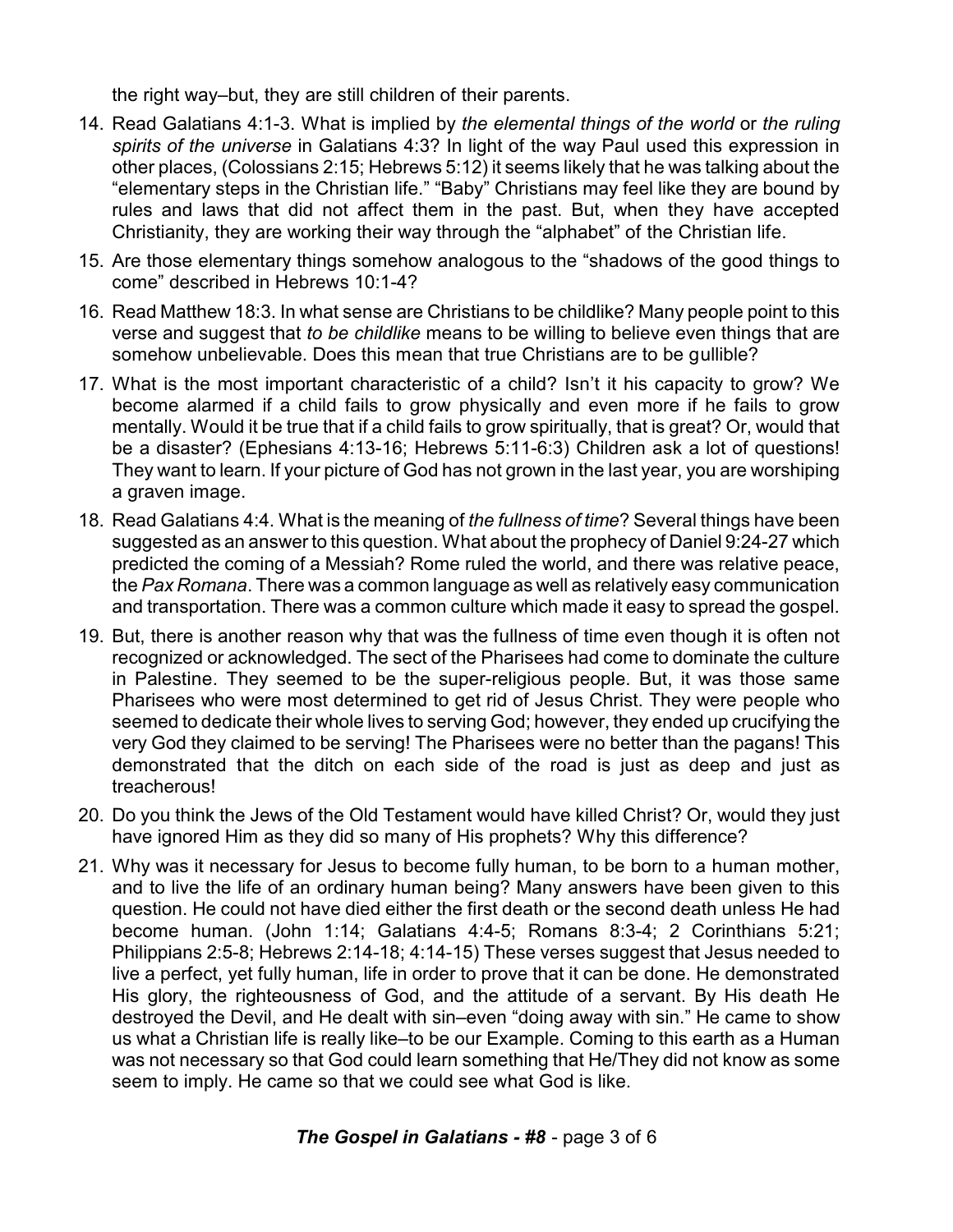## 22. Read **Galatians 4:4-5:**

<sup>4</sup>But when the right time finally came, God sent his own Son. He came as the son of a human mother and lived under the Jewish Law, to redeem those who were under the Law, so that we might become God's sons and daughters.—American Bible Society. (1992). *The Holy Bible: The Good News Translation*\* (2nd ed., Galatians 4:4-5). New York: American Bible Society.

- 23. What is implied by these words? Is this what is supposed to happen when someone is baptized? What does it mean *to be redeemed*? In the first two or three centuries after Jesus's death, there was a popular theory of why Jesus had to die known as the *Ransom Theory*. When our first parents sinned, they, in effect, sold themselves into the control of Satan. That theory says that when Jesus came to live on this earth, the Father said to Satan: "I will give you Jesus in exchange for all of the souls of sinners." Satan had always wanted to be in the position of Christ; so, he agreed. Later, after the crucifixion and the burial, Jesus arose and escaped Satan's control and returned to heaven. Thus, according to the Ransom Theory, God won the great controversy by deceiving and tricking the Devil! Does that sound right to you?
- 24. Implicit in Galatians 4:4-5 is the idea that Christ was fully God. What do the Scriptures say about that? See John 1:1-3,18; Philippians 2:5-9; Colossians 1:15-17; Hebrew s 1:1-14.
- 25. Many of our Christian friends would suggest that it was necessary for Christ to come and live and die in order to be legally qualified to "pay the price for sin." What does that mean? Does justice require the death of Someone to pay for sin? Who is it specifically that is requiring that death? Is it the Father? Did Jesus need to do something to assuage or propitiate the Father's wrath against sin? Does that suggest that the Trinity is not always in perfect harmony? Does the Son need to plead with the Father to forgive us? That is pure paganism! See John 16:26-27 where Jesus said that He will not plead with the Father because the Father Himself loves us already.
- 26. What really happens to a person when he is baptized? The physical baptism in water is not the key point. What God is looking for is a true baptism by the Spirit. If we become true children of God, then we can believe that our sins have been buried with Christ. More than that, as He was raised to life, so we can live a new Christian life. If we do that, God will count us as His heirs, and we will be eligible for all of the rights and privileges of children alongside Jesus Christ. Do we become actual children of God? Or, have we always been the children of God?
- 27. How well did Jesus deal with Satan when He was on this earth? Look at His handling of Satan during the temptations in the wilderness. (See Matthew 4:4-11.)

God could have destroyed Satan and his sympathizers as easily as one can cast a pebble to the earth; but He did not do this. **Rebellion was not to be overcome by force.** Compelling power is found only under Satan's government. The Lord's principles are not of this order. His authority rests upon goodness, mercy, and love; and the presentation of these principles is the means to be used. **God's government is moral, and truth and love are to be the prevailing power.**

[Usually when two armies face off, they are somewhat equal in power. But, when Satan faces off with God, he uses force, power, deceit, lies, trickery, etc. while God limits Himself to using only truth and love. Does that seem fair?]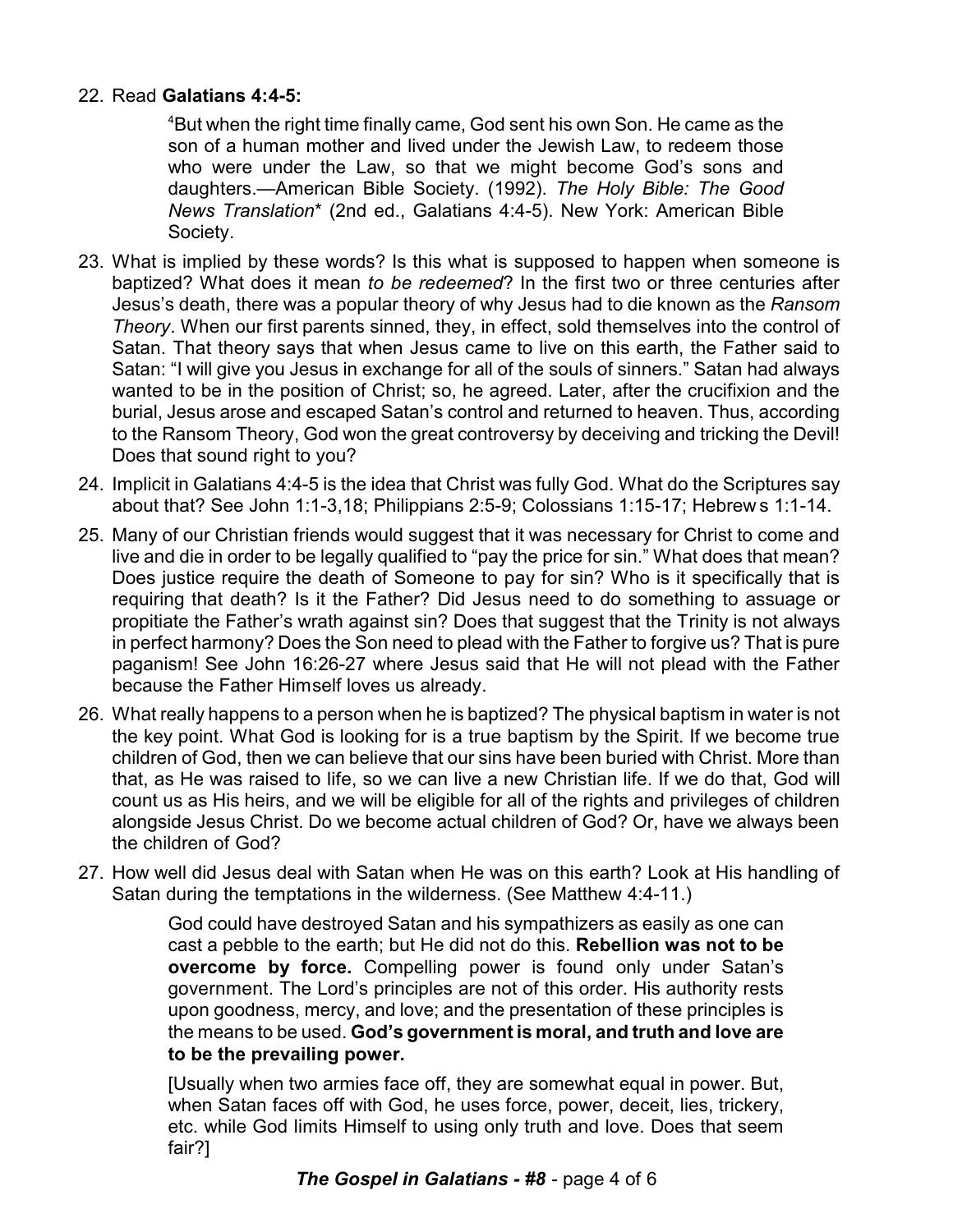**It was God's purpose to place things on an eternal basis of security, and in the councils of heaven it was decided that time must be given for Satan to develop the principles which were the foundation of his system of government. He had claimed that these were superior to God's principles. Time was given for the working of Satan's principles, that they might be seen by the heavenly universe.**

Satan led men into sin, and the plan of redemption was put in operation. For four thousand years, Christ was working for man's uplifting, and Satan for his ruin and degradation. **And the heavenly universe beheld it all.**—Ellen G. White, *Desire of Ages*\* 759.1-3. [Bold type and content in brackets are added.]

28. This earth is the theater of the universe? (1 Corinthians 4:9) God tells us that when we are baptized, He adopts us into His family. What does adoption mean to Christians? What did Paul promise, and what does God promise to those who are adopted? See the *Adult Sabbath School Bible Study Guide* for Wednesday, August 16.

1) Final victory over the Devil and his temptations. (Hebrews 2:14-15)

2) Final freedom from death. (1 Corinthians 15:56-57)

- 3) Freedom from sin and all that implies. (Romans 6:22)
- 4) Freedom from the condemnation of the law. (Romans 3:19-24; Galatians 3:13; 4:5)
- In light of these statements, have we truly become the children of God?
- 29. Even in the Greco-Roman world, there was a well-known legal adoption code. It included the following provisions:
	- 1) The adopted son became the true son of his adopter.
	- 2) The adopter agreed to bring up the child properly and provide the necessities of food and clothing.
	- 3) The adopter could not repudiate his adopted son.
	- 4) The child could not be reduced to slavery.
	- 5) The child's natural parents had no right to reclaim him.
	- 6) The adoption established the right to inherit. (See Derek R. Moore-Crispin, "Galatians 4:1-9: The Use and Abuse of Parallels," *The Evangelical Quarterly*, vol. 61, no. 3 (1989), p. 216.) (Referenced in the *Bible Study Guide* for Wednesday) [Some of the famous Caesars were adopted as children.]
- 30. We can see even from this ancient law code that the privileges of an adopted son or daughter are essentially the same as those of a true child. Thus it is that we can be free to call our heavenly Father, "Daddy" or "Papa." (Galatians 4:6) What is the difference between a child and a friend? Could we be both?
- 31. How far did Paul go in associating with Gentiles? Was he ever able to overcome his Pharisaical prejudices? Was it easy for him? (1 Corinthians 9:21)
- 32. How can we become more and more like God? Jesus had an incredible relationship with His Father even while He was living on this earth as a human being. Did God actually direct His life moment-by-moment?

But the Son of God was surrendered to the Father's will, and dependent upon His power. So utterly was Christ emptied of self that He made no plans